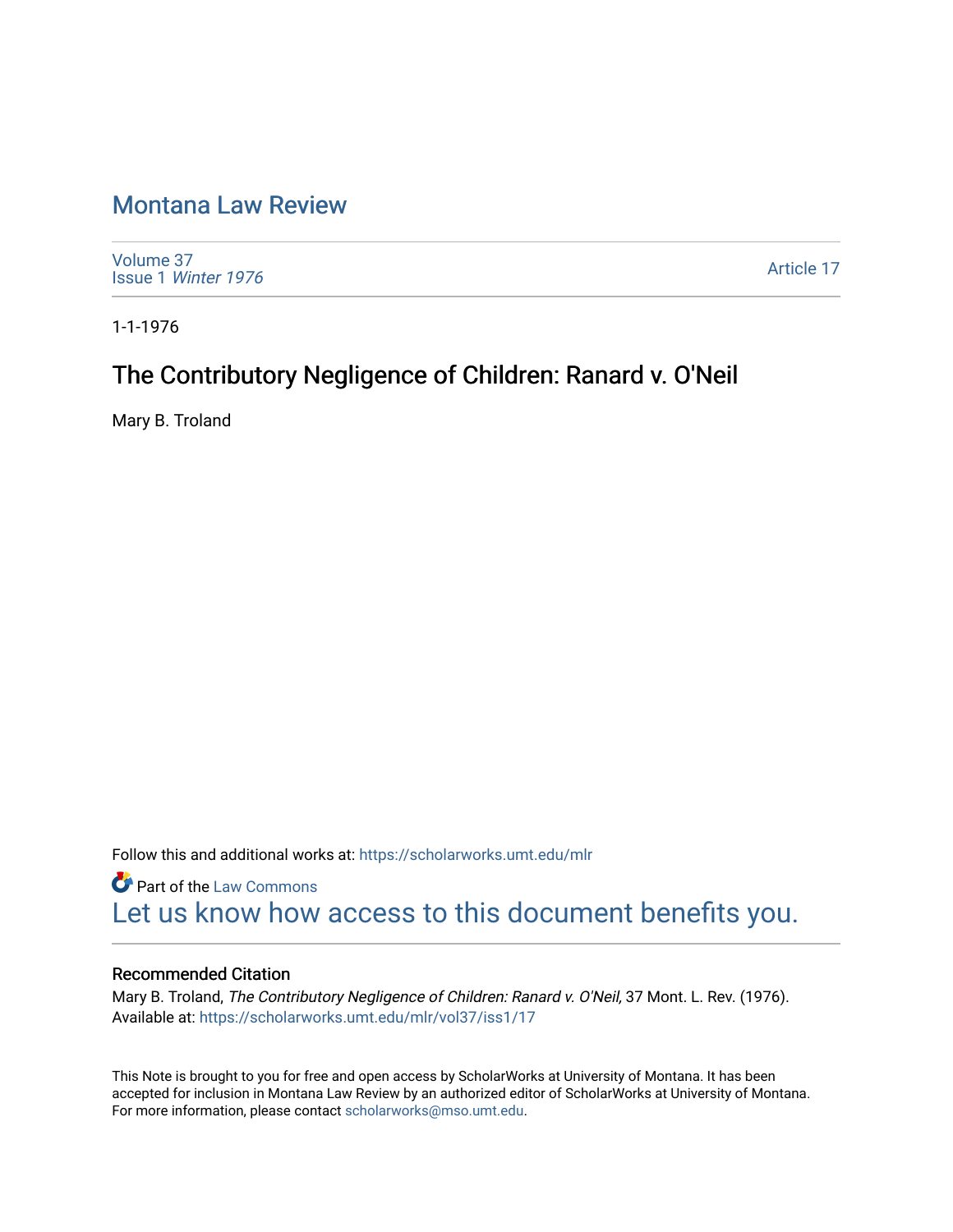# **THE CONTRIBUTORY NEGLIGENCE OF CHILDREN:** *RANARD V. O'NEIL*

## **Mary B. Troland**

### **I.** INTRODUCTION

To what extent is a child responsible for his conduct? On what basis is his fault in negligence actions to be measured? Is he to be held to an adult standard of care, or is his youth and inexperience to be considered in determining his liability? Questions concerning a child's capacity to be negligent or contributorily negligent have received extensive judicial discussion and legal commentary.' **Al**though there is general agreement that a child is to be treated more leniently **by** the law than an adult, the methods for measuring his responsibility and fault vary considerably from state to state.2 In the recent case of *Ranard v. O'Neil*,<sup>3</sup> the Montana supreme court synthesized prior Montana decisions on the contributory negligence of children and formulated the test **by** which a child's standard of care and capacity for negligence are to be measured in this jurisdiction. The principles of *Ranard,* although articulated in the context of contributory negligence, nevertheless provide useful guidelines for the determination of the relative fault of children in comparative negligence cases.

## **1I.** THE ISSUES RAISED BY RANARD

In the *Ranard* case, the child plaintiff, whose eighth birthday was the day following the accident, was struck **by** the defendant's car in the street in front of his home. His older brother had just crossed the street, and the plaintiff followed him immediately, not noticing the defendant's car until he was in the middle of the street. In depositions the plaintiff admitted that he had not looked before running into the street, although he had been instructed on pedestrian safety and knew he should check for traffic. The defendant was granted summary judgment on the finding that the plaintiff was guilty of contributory negligence as a matter of law.

The issues presented on appeal, according to the supreme court, were whether the plaintiff had the capacity to be contributorily negligent, and if so, whether he was in fact contributorily negligent.' The first issue therefore requires the ascertainment of the

**<sup>1.</sup>** Annot., **107** A.L.R. 4 **(1937);** Annot., 174 A.L.R. **1080** (1948).

<sup>2.</sup> Annot., **77** A.L.R.2d **917 (1961).**

<sup>3.</sup> Ranard v. O'Neil, \_\_\_ Mont. \_\_\_, 531 P.2d 1000 (1975).

*<sup>4.</sup> Id.* at **1001.**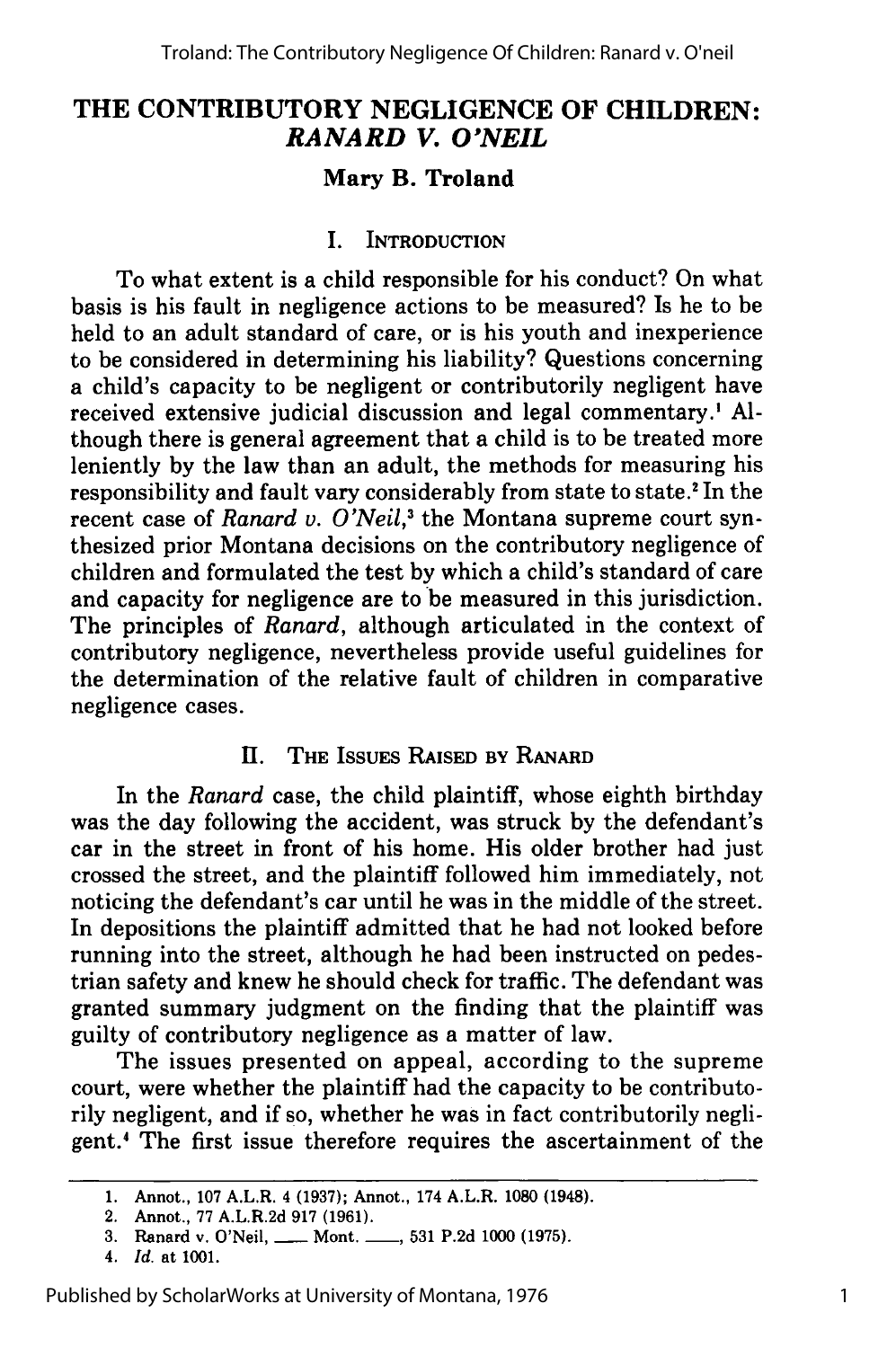applicable standard of care.'

particular child's capacity, that is, ". **.** . his ability to appreciate the danger.  $\ldots$  of the act alleged to be negligent."<sup>5</sup> The second issue requires the measurment of the child's actual conduct against the

I. CAPACITY **AND STANDARD** OF CARE **IN** MONTANA

#### *A. Children under Seven*

It has long been the rule in Montana that a child under the age of seven cannot, as a matter of law, be held contributorily negligent.' The reason given in Montana for the rule is that such children are *non suijuris,* that is, lacking in the capacity to manage their own affairs.' Other courts have used similar reasoning for presuming children under seven incapable of contributory negligence,<sup>9</sup> although the rule has been sternly criticized<sup>10</sup> and has been abandoned in most jurisdictions." Regardless of the criticism of the presumption, ". . . it has been the law in Montana for forty years."

## *B. Children over Seven*

In *Ranard* and two earlier Montana cases, *Lesage v. Largey Lumber Co.'3* and *Graham v. Rolandson,'4* the court was dealing with the issue of contributory negligence in children over seven and could not avail itself of the presumption relating to younger children. The question in these cases, therefore, was how to determine the capacity and standard of care for children over seven.

In *Lesage,* an eight-year old boy, who was playing football in the street, was injured when he was struck by the defendant's car. The court, in refusing to rule that the plaintiff was guilty of contri-

8. Burns v. Eminger, *supra* note 7 at 615.

9. Walston v. Greene, 247 N.C. 693, 102 S.E.2d 124, 126 (1958); Tyler v. Weed, 285 Mich. 460, 280 N.W. 832 (1938).

10. "A rule that age, not sense; years, not intelligence; length of life, not experience, should govern responsibility for human action is unsound and should be discarded." Tyler, *supra* note 9 at 840 (dissenting opinion).

11. W. PROSSER, HANDBOOK OF THE LAW OF TORTS, 156 (4th ed. 1971); Annot., 77 A.L.R.2d **917 (1961).**

12. Graham v. Rolandson, **150** Mont. **270,** 435 **P.2d 263, 267 (1967).**

**13.** Lesage v. Largey Lumber Co., **99** Mont. **372,** 43 **P.2d 896 (1935).**

14. Graham v. Rolandson, *supra* note 12.

<sup>5.</sup> *Id.* at 1002.

<sup>6.</sup> Discussion of judicial uses of the terms "capacity" and "standard of care" appears in: Keet, *Contributory Negligence of Children,* 12 CLEV.-MAR. L. REV. 404 (1963); Note, *Contributory Negligence of Children in Indiana: Capacity and Standard of Care.* 34 IND. L. J. 511 (1959).

<sup>7.</sup> Gilligan v. City of Butte, 118 Mont. 350, 166 P.2d 797, 805 (1946); Johnson v. Herring, 89 Mont. 420, 300 P. 535, 538 (1931); Burns v. Eminger, 81 Mont. 79, 261 P. 613, 615 (1927); Conway v. Monidah Trust et al., 47 Mont. 269, 132 P. 26, 27 (1913).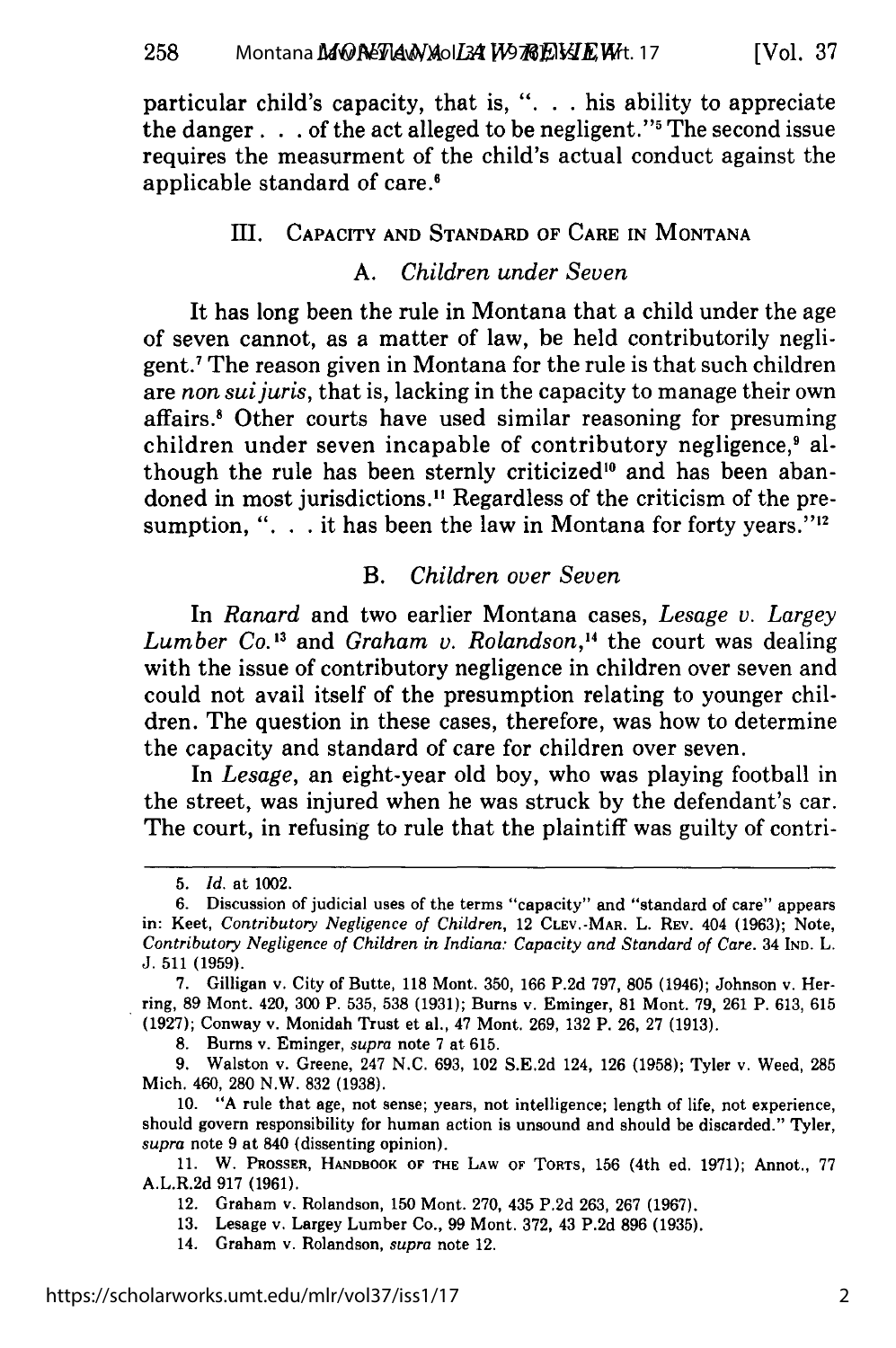butory negligence as a matter of law, proposed the following test for determining the standard of care for children over seven:

Did he or did he not exercise the degree of care that can ordinarily be expected of children of the same age, taking into consideration their experience, intelligence, and capabilities?'<sup>5</sup>

Under this test, the particular child is compared to other children of "his own age and understanding,"'" and his conduct is judged by what they might reasonably be expected to do in a given situation. Similar standards of care, with slight variations in terminology, are imposed on children in most other jurisdictions" and are espoused **by** legal theoreticians as generally accepted criteria.'8

In the *Lesage* case, the court focused on the standard of care to be applied to the child's conduct. In the later *Graham* case, the court directed its attention to the child's capacity to be contributorily negligent and articulated the "dual inquiry"<sup>19</sup> later used by the court in *Ranard.* In *Graham* an eight-year old boy, while riding his bicycle, was struck and killed by the defendant's car. The court stated that the determination of contributory negligence in children over seven required the following two findings:

(1) The *capacity* of a particular child in a given case to be contributorily negligent; and (2) The *establishment in fact* of the particular child's contributory negligence under the circumstances of a given case **.20**

The court went on to hold that in Montana there is no presumption as to the capacity or incapacity of an eight-and-a-half year old to be contributorily negligent and that the issue of capacity is a question of fact to be determined on the basis of the individual child in the individual case.<sup>21</sup>

## *C. Ranard v. O'Neil*

With the *Lesage* and *Graham* tests before it, the Montana su-

- 20. *Id.*
- 21. *Id.* at 268.

<sup>15.</sup> Lesage v. Largey Lumber Co., supra note 13 at 900.

<sup>16.</sup> *Id.* at 901.

<sup>17.</sup> Patterson v. Cushman, 394 P.2d 657, 660 (Alaska 1964) (using the terms "age, intelligence, and experience"); Hartnett v. Boston Store of Chicago, 265 Ill. 331, 106 N.E. 837, 839 (1914) (using the terms "age, intelligence, capacity, discretion and experience"); Berdos v. Tremont & Suffolk Mills, 209 Mass. 489, 95 N.E. 876, 878 (1911) (using the words "age, intelligence, and experience"); Lehmuth v. Long Beach Unified School District, 53 C.2d 544, 348 P.2d 887, 894, 2 Cal. Rptr. 279 (1960) (using the terms "age, capacity and experience").

**<sup>18.</sup> RESTATEMENT (SECOND)** OF TORTS § 464 (1965); **PROSSER,** supra note 11 at 155.

**<sup>19.</sup>** Graham v. Rolandson, supra note 12 at **267.**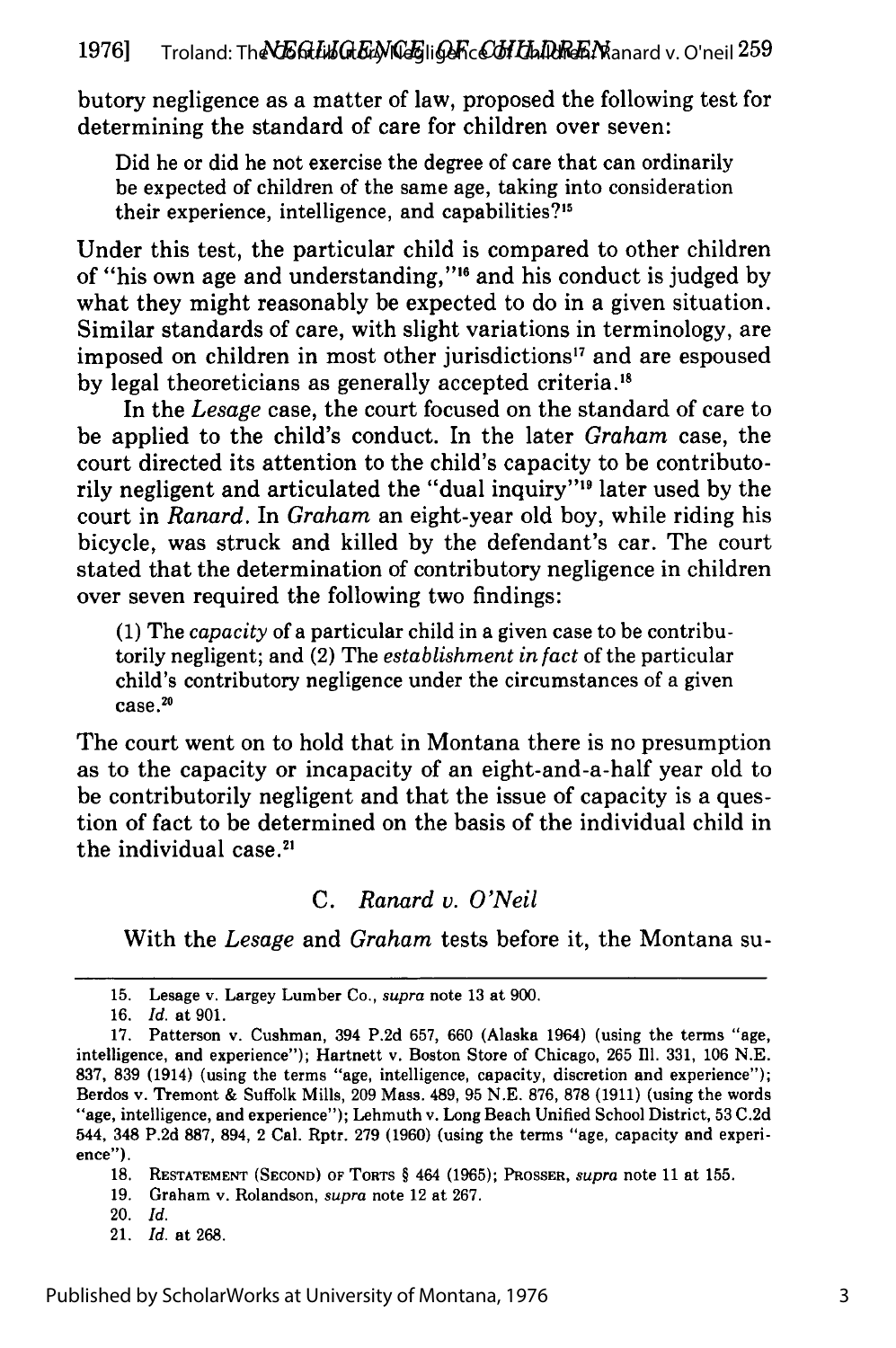preme court in *Ranard* sought to combine the notions of capacity and standard of care as applicable to children over seven who are charged with negligence or contributory negligence. Other courts, too, have attempted to deal with these notions with a combined capacity and standard of care approach and have reached varying conclusions. One court has dealt with capacity as a matter of law, while finding the applicable standard of care to be a question of fact.<sup>22</sup> Others have treated capacity as a subjective determination and standard of care as an objective determination.<sup>23</sup> The Montana court in *Ranard* has articulated what appears to be a novel solution to the problems raised in determining a child's negligence. The issues of *both* capacity and standard of care are determined by subjective criteria relating only to the particular child, and are decided as questions of fact, generally by the jury.24

#### *1. Capacity*

In the test set forth in *Ranard,* the determination of the particular child's capacity to be contributorily negligent is the dominant and controlling element. The capacity of a child is ". **.** . his ability to appreciate the danger, either to himself or others, of the act alleged to be negligent."<sup>25</sup> The factors to be considered are the child's ". **.** . age, experience, intelligence and capabilities."26 The only indication in *Graham* of the type of information necessary for determining a child's capacity was that such information must go beyond age and grade in school.27 In *Ranard,* however, the court furnishes more detailed guidelines as to the evidence required for establishing capacity. Evidence of intelligence, for instance, must be specific; inferences of intelligence may not be drawn merely from the child's responses to depositions, as they were by the trial court in granting summary judgment.<sup>28</sup> A showing of experience in the type of conduct alleged to be negligent is also necessary and must go beyond comparisons with other children of the same age as well as beyond evidence of instruction in the general activity.<sup>29</sup> Finally, the child's capabilities must be established, providing the court and the jury with a means of judging the child's personality, his

<sup>22.</sup> Patterson v. Cushman, *supra* note 17 at 660.

<sup>23.</sup> Brown v. Connolly, 62 C.2d 391, 398 P.2d 596, 598, 42 Cal. Rptr. 324, 11 A.L.R.3d 1348 **(1965);** Berdos v. Tremont & Suffolk Mills, *supra* note **17.**

<sup>24.</sup> Ranard v. O'Neil, *supra* note 3 at 1002.

<sup>25.</sup> *Id.*

<sup>26.</sup> *Id.*

<sup>27.</sup> Graham v. Rolandson, *supra* note 12 at 268.

<sup>28.</sup> Ranard v. O'Neil, *supra* note 3 at 1002.

<sup>29.</sup> *Id.*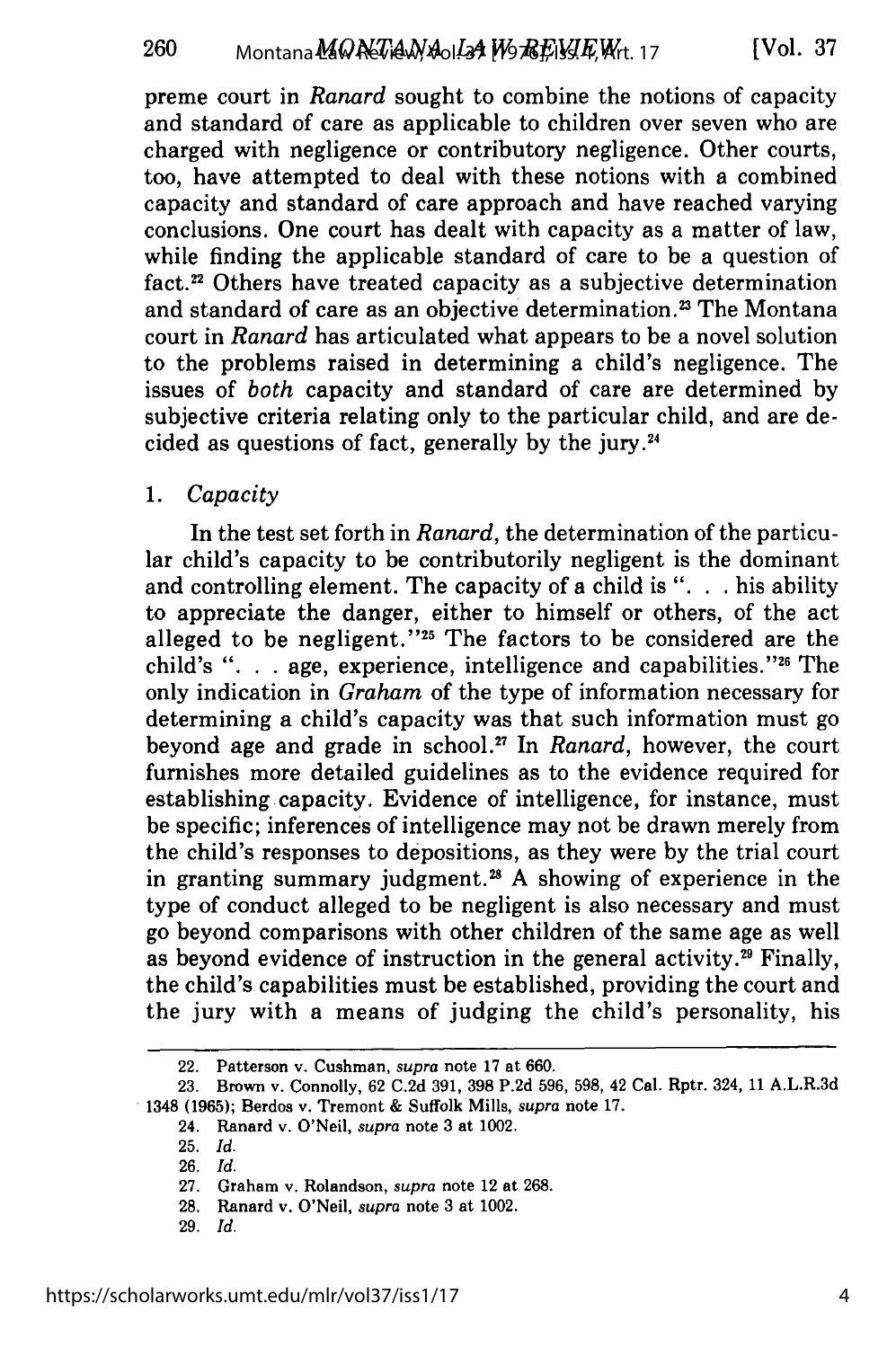attention-span, his independence, or his forgetfulness."

From the court's discussion, it is obvious that detailed evidence is required to establish a given child's capacity for negligence. Grades from school, testimony from teachers, evidence of the extent and nature of the particular child's former participation in the conduct complained of, and information on his personality traits would all be relevant in ascertaining his ability to appreciate the danger involved in a given situation. The production of such evidence is vital to both the plaintiff's and the defendant's cases in persuading the jury of the child's capacity or incapacity. In certain cases, the evidence presented may even be sufficient for the court to rule on the issue of capacity as a matter of law.<sup>3</sup>

#### *2. Standard of Care*

The novelty of the Montana approach to the question of a child's contributory negligence is the standard of care to which the child is held. In *Lesage* the standard of care was phrased in terms of ordinary children of the same age and understanding.<sup>32</sup> This standard, widely accepted by the courts and authorities, sets up a fictional counterpart or group of counterparts to the particular child and measures the child's conduct against the ordinary conduct of his imaginary peers.<sup>33</sup> In *Ranard*, however, the Montana supreme court appears to be discarding the fictional counterpart or peer group standard in favor of a personal standard for the particular child involved in the lawsuit. As stated by the court:

His [the child's] negligence in fact can only be determined by finding a failure to conform his conduct to a standard of care which *he* can reasonably observe, given the limitations of his capacity. <sup>34</sup> (emphasis added)

No longer is there any reference to other children of the same or similar capacity, maturity, or intelligence, as there was in *Lesage.* Instead, a highly personal and subjective standard of care is applied to each child on an individual basis.

According to the principles voiced in *Ranard,* the child's standard of care cannot be determined until his capacity is established.<sup>35</sup> The limits of that capacity, determined from evidence as to his age, intelligence, experience, and capabilities, govern and prescribe the

**<sup>30.</sup>** *Id.* **31.** *Id.*

**<sup>32.</sup>** Lesage v. Largey Lumber Co., *supra* note **13** at **900.**

**<sup>33.</sup>** *See* cases, *supra* note **17.**

<sup>34.</sup> Ranard v. O'Neil, *supra* note **3** at 1002.

**<sup>35.</sup>** *Id.* at **1003.**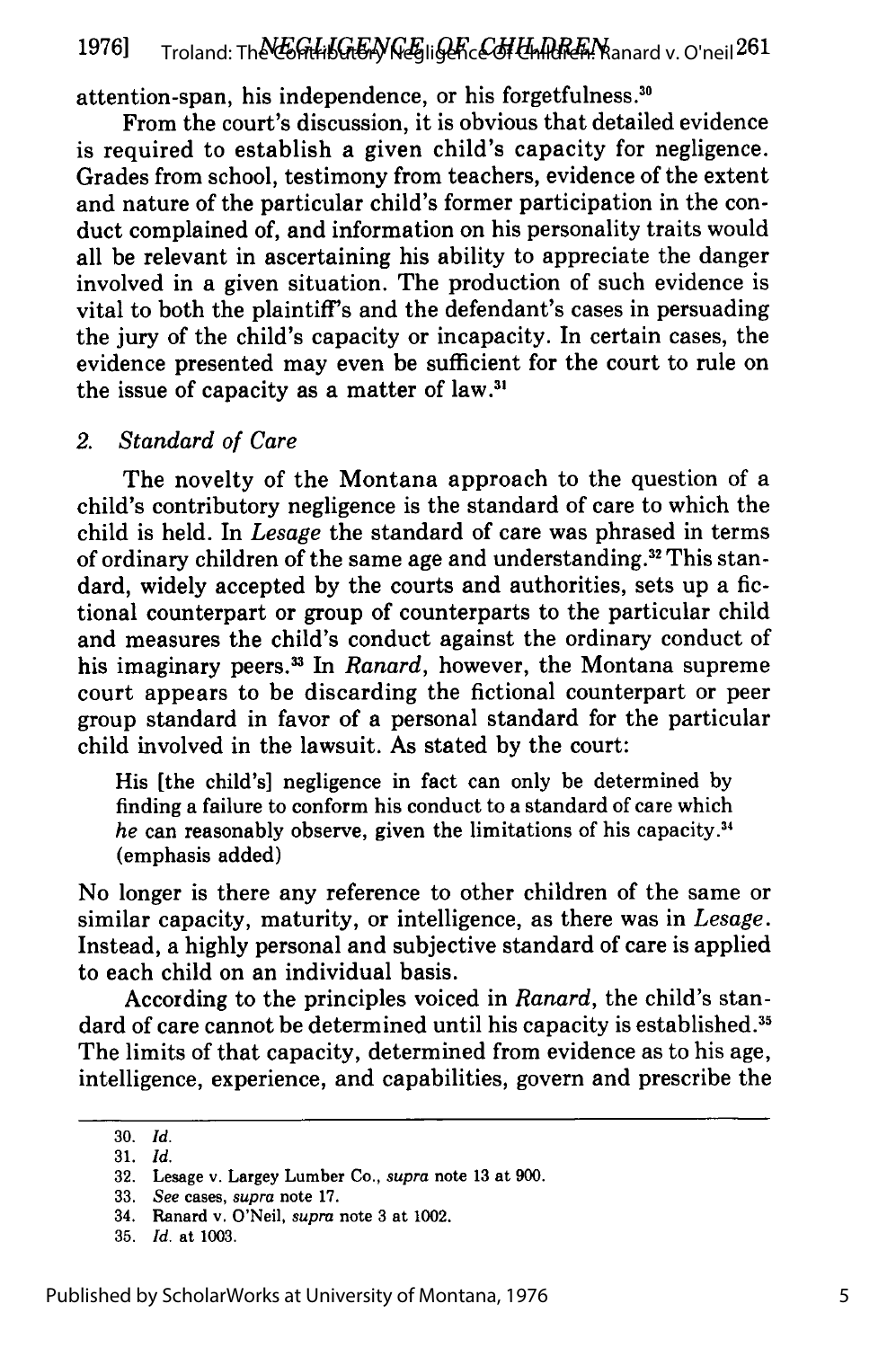standard of care applicable to the child. He must conform his conduct to this personal and subjective standard of care; he must, in essence, live up to his personal capacity or be found guilty of negligence.

Although the formulation of subjective tests for both capacity and standard of care tends to obfuscate the distinction between the two concepts, the same criticism has also been leveled at the use of a subjective determination of capacity and objective application of standard of care.<sup>36</sup> Varying individual factors of background, capability, intelligence, and maturity must necessarily be considered in judging the conduct of children. Attempting first to find a child's capacity for negligence by looking to his personal characteristics and then to fashion an objective standard for his conduct from the conduct of hypothetical children of similar capacity is, at best, a confusing process for judge or jury. In Montana, this intermingling of the subjective with the objective is no longer required. Once a child is found to have the capacity for negligence, there is no need to back away from his individuality in judging his particular conduct. Instead, his personality and individuality form the basis not only for his capacity but also for the standard of care to which he is held. When a child's conduct is judged in Montana, the question posed is whether this particular child in these particular circumstances performed as *he* personally could be expected to perform. The emphasis remains on subjective factors throughout the process of determining negligence. Such an emphasis seems both more workable and more realistic in the light of the special status accorded to children by the law.

### *D. Children over Fourteen*

Although the court in *Ranard* was dealing with cases specifically concerning children between the ages of eight and nine, the language used in the summarizing of the general rule is not limited by age group.<sup>37</sup> It should be remembered, however, that children under seven are incapable of contributory negligence as a matter of law.<sup>38</sup> Likewise, in *Sherris v. Northern Pacific Ry. Co.*,<sup>39</sup> the cour stated that children fourteen or over are presumed, as a matter of law, to be capable of contributory negligence. It would seem likely that the same types of evidence necessary to establish capacity or incapacity of children under fourteen will be necessary to overcome this presumption.

<sup>36.</sup> Keet, *supra* note 6 at 403.

<sup>37.</sup> Ranard v. O'Neil, *supra* note 3 at 1002.

<sup>38.</sup> *See* cases, *supra* note 7.

<sup>39.</sup> Sherris v. Northern Pacific Ry. Co., 55 Mont. 189, 175 P. 269, 270 (1918).